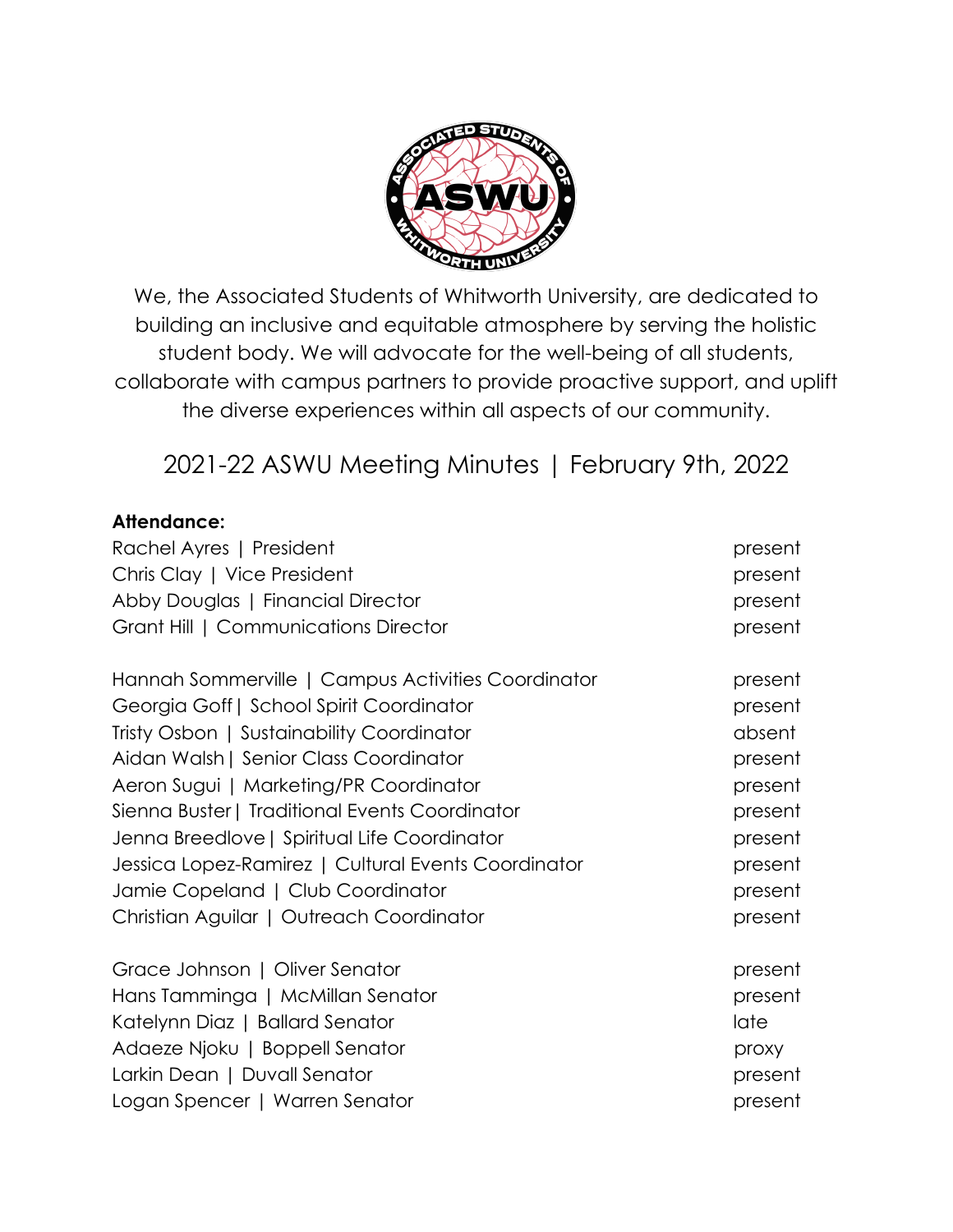| Samie Schaffer   Arend Senator              | present |
|---------------------------------------------|---------|
| Rebecca Kay   Stewart Senator               | present |
| Kyle Marquez   Baldwin-Jenkins Senator      | present |
| Reeshika Sharma   Off-Campus Senator        | present |
| Michael Lie   International Student Senator | present |
| Payton Wyatt   Neighborhood Senator         | present |
| Munya Fashu-Kanu   Off Campus Rep           | present |
| Marie Fenske   Off Campus Rep               | present |
| Courtney Cossette   Off Campus Rep          | present |
| Jamie Furr   Off Campus Rep                 | present |
| Makayla Pugmire   Off Campus Rep            | present |
| Michelle Lie   Incoming Student Rep         | present |
| Elisa Vigil   Incoming Student Rep          | present |
| Hannah Loesch   Village Rep                 | absent  |

Meeting brought to order at 1701.

Rachel: Hello everyone, welcome to our first meeting of 2022. We have some new people here today. Jamie is a proxy for Dezy, Samie is our new Arend senator and Payton is the neighborhoods senator.

 $\_$  , and the set of the set of the set of the set of the set of the set of the set of the set of the set of the set of the set of the set of the set of the set of the set of the set of the set of the set of the set of th

 $\_$  , and the set of the set of the set of the set of the set of the set of the set of the set of the set of the set of the set of the set of the set of the set of the set of the set of the set of the set of the set of th

Mission statement read by Michelle.

#### *Motion to Approve Minutes*

Moved by Kyle, Seconded by Jamie F

Discussion: None

In favor: 18 | Opposed: 0 | Abstaining 0 Motion passes

#### **One Pine Day Presentation**

Jessica: To start off, name a crowdfunding project you have been involved in or heard of.

 $\_$  , and the set of the set of the set of the set of the set of the set of the set of the set of the set of the set of the set of the set of the set of the set of the set of the set of the set of the set of the set of th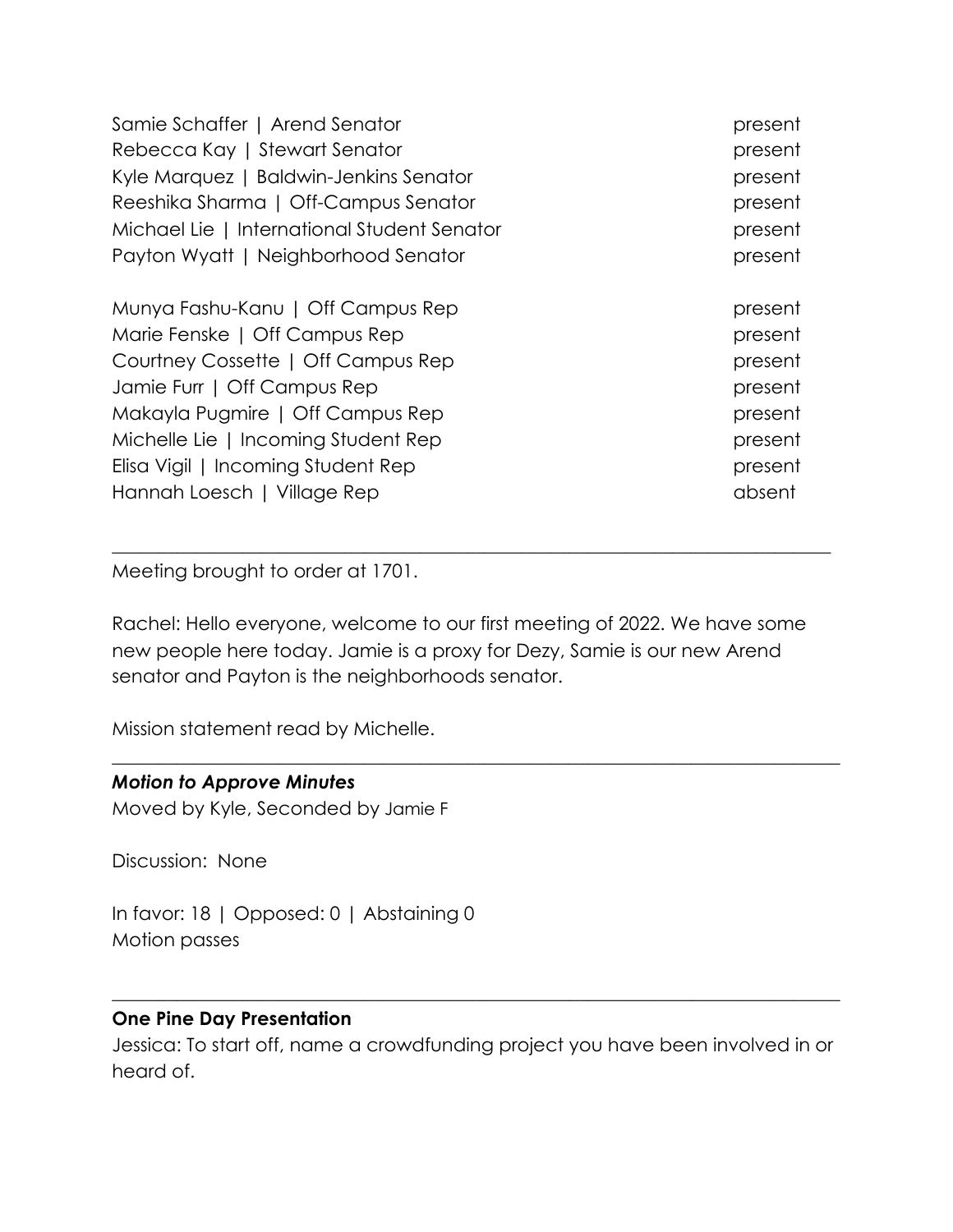Chris: Volleyball net

Jason: Textbook lending library

Jessica: ISC

Aidan: Senior class gift

Jessica: Yes, these are all great examples. Campus ministries also has several as well. Soon we are putting up the projects for this year's One Pine Day. Pay attention to what part of campus they are on. They're everywhere and you probably use previous projects without knowing it. One Pine Day is Wednesday Feb 16th into the 17<sup>th</sup> which is a week from now. I'm Jessica and this is Anya. We are from institutional advancement. One Pine Day is when Whitworth alumni, donors, and families rally together to support students through donations to projects. One thing to take away from this is that alumni, parents, and donors support you all together. It's very cool news. I talk to so many people with life changing experiences and they make this a possibly for students. The other cool thing is we always celebrate all donors. They get red carpet treatment no matter the size of the gift. This is the day you want to give; you'll feel pretty cool. Anyone can make a gift. We have projects related to technology for sign language support, the swim team is going to Thailand, a scholarship for ministry students, student workspaces, split boards for snowboarding, theatre equipment, a community space for the Beeksma courtyard, cheer uniforms, meal assistance, mental health spaces, the Whitworth scholarship fund, and the senior class gift.

Anya: How many of you are seniors? How many of you play volleyball? The senior gif this year is installing a sand volleyball court by Duvall maybe. The gift launches on One Pine Day. Anyone can give but we encourage seniors to give. It your first big opportunity to join alums and donors. We know when you are a college student, 5 dollars or 10 dollars is more reasonable, but the cool thing is every gift is the same. You are all buying lattes or eating out, it's really not that much. The more you can come together, it adds up. If you hear anything from me, it's that any gift amount counts. You can give \$20.22 in honor of your class year. You can give if not a senior or if you like volleyball and want the court. Aidan will be posting on class of 2022 Instagram account about it. She will share the giving link with you all on One Pine Day. Tell your friends to make a gift on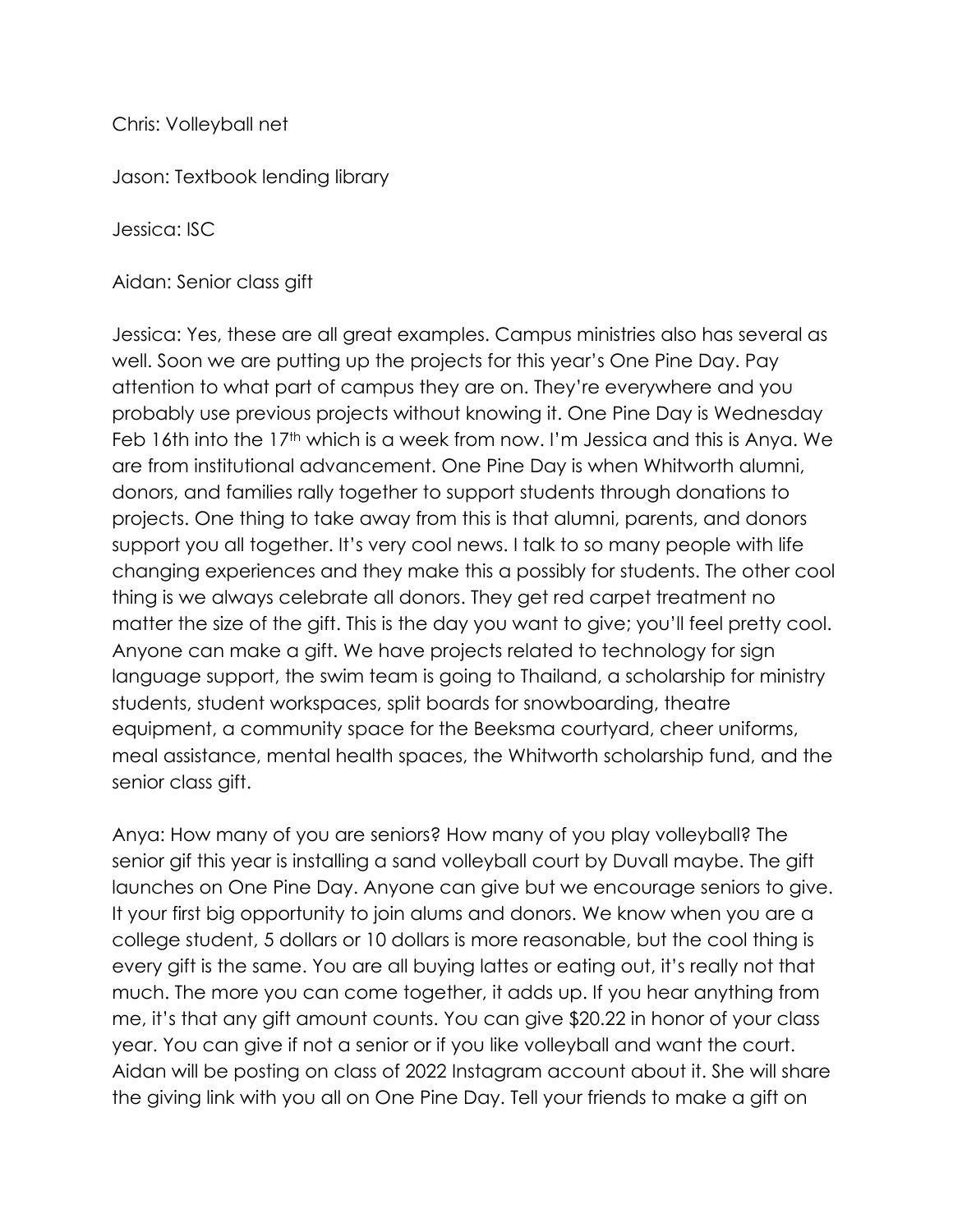One Pine Day which is February 16-17th at 1pm. Let's see how close we can get to meeting our goals.

Jessica: We have a little incentive for telling the news about One Pine Day. When donors give gifts, they vote for their favorite residence hall. Senators tell everyone! The residence halls with the most votes will get a pizza party. I have stickers for senators to share in their halls and some extra if anyone really wants one. They are super cute. They are pinecone stickers and there is also cake being served at 11:45 to celebrate Whitworth's birthday on February 17th. Any questions?

Jessica: What type of cake?

Anya: Last year it was raspberry with vanilla, but I don't know if it's the same this year. Scott will be there helping with serving.

Chris: Senators raise your hand.

Makayla: That celebration is where on February 17?

Jessica: Pretty sure it's in the MPR.

#### **Club Coordinator Updates**

Jamie C: Today we have Students for Life, GEM, AT Club, and Psi Chi presenting.

 $\_$  , and the set of the set of the set of the set of the set of the set of the set of the set of the set of the set of the set of the set of the set of the set of the set of the set of the set of the set of the set of th

- Students for Life Video played in chambers: https://mywhitworthmy.sharepoint.com/personal/jcopeland22\_my\_whitworth\_edu/Documents/Atta chments/SFL%20Club%20Update.mp4

Jamie C: Best contact is on the screen.

- GEM

Carly: I have one other officer Urvashi is here with me. We are GEM. A recent update is we are currently planning our big event of the year in women's history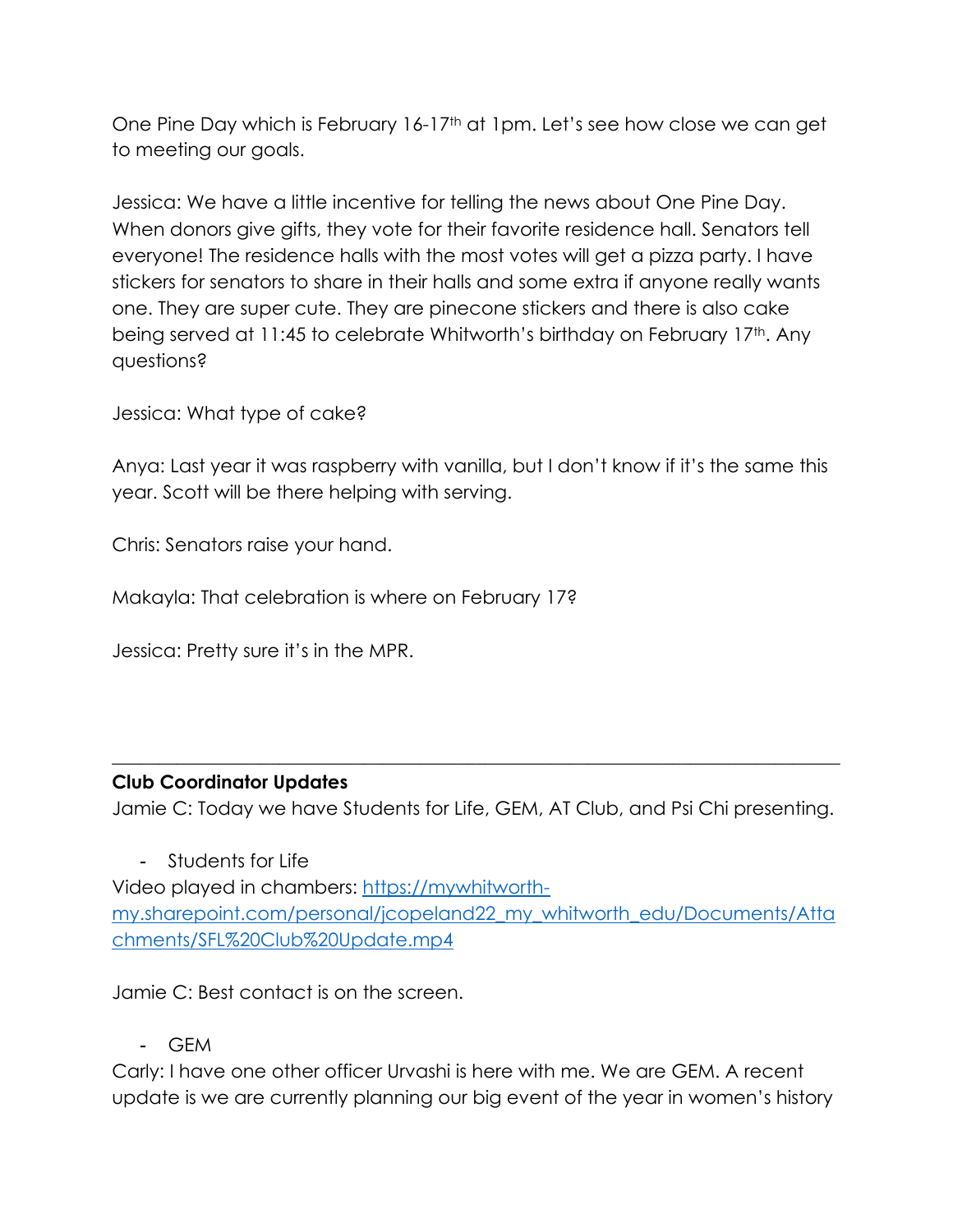month. We are inviting a speaker from Washington in which we received a grant to host a speaker in March. We are in the midst of advertising for her to come. March 16<sup>th</sup> is the date. We are getting people interested and spreading the word. We want to contact local news places and radios because we want it to be a community event.

Jamie: What is your best contact?

Carly: My email on the screen.

Rachel: What does GEM stand for?

Carly: Gender Equality Movement club.

- AT Club

Skylar: Hi, my name is Skylar Nicholson, and I am the president of athletic training club

Kayla: And my name's Kayla Conrad, and I'm the secretary of athletic training club.

Skylar: And the purpose of our club is to get undergraduate students who are in health sciences and in pre athletic training connected with the master's program in athletic training. Some of the events that we have done in the past are just before sporting events. We did a tailgating event before a football game. Kayla you can talk a little bit about that.

Kayla: We did it during the homecoming football game that was on campus. Basically, we just set up behind the new building and we had hot dogs and chips and cookies and water, and we invited all of the pre-athletic training students or anyone who signed up at the club fair to be on our emails. We invited everyone to come out and connect and get to know each other and eat hot dogs. It was a lot of fun. We had quite a few people come and it was really exciting to just get to know some of the undergrads that are behind us.

Skylar: Some events that we have in the future are we have a Q/A kind of get to know you event coming up soon. We're planning on doing that in late February later this month, it'll be for pre AT students and other health science students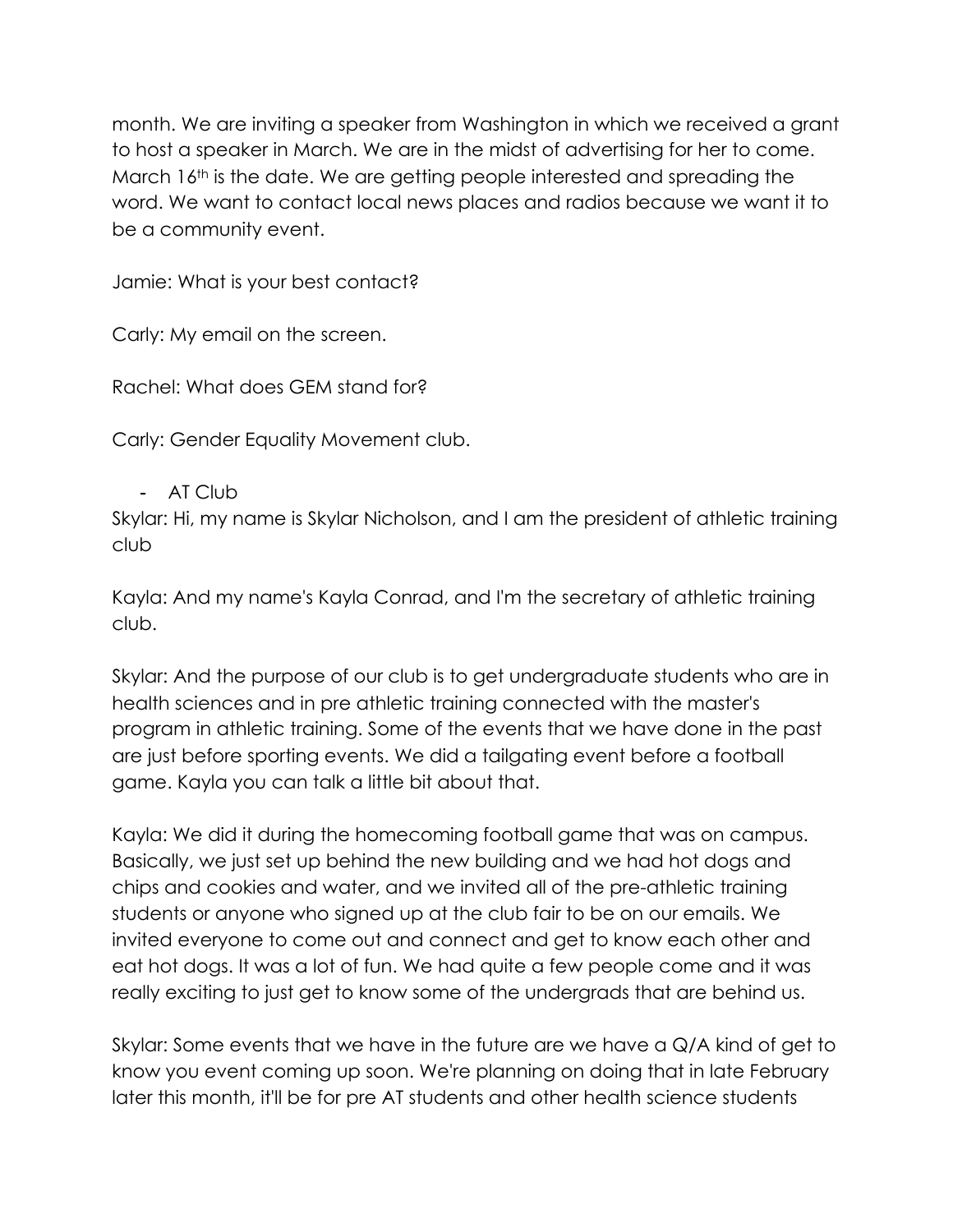who might be interested in going into athletic training. We're going to have a little panel for students to come in and ask questions. Also, in April for the new grads who had just got accepted into the athletic training program, we're going to do kind of a welcome to the master's program, Q/A, and just answer any questions that they may have. We're going do a half on zoom, half in person, so that they can ask us questions if they have anything that they want to know about the program. The other thing that we're going to do is a de-stress event.

Um, we're getting ready to take the BOC as second years in March. So after with the BOC is done, we're going to do a little de-stress event for all of us in the master's program. Something else that we're doing is we're going to be doing a lot of fundraisers because we are doing NWAT which is a conference that we're all going to be attending in April, I believe. It's going to be a way for all of us to get involved with other athletic trainers in the community. And that'll be over on the west side of the state. So fundraising for travel and for staying and just paying for that conference. We also just finished a Graston training, which is a soft tissue mobilization that we just learned how to do. That was just this past weekend. Now all of us in the program are all certified in Graston and that was another way that our fundraising has helped us. So that's the athletic training group club, and that's what we've been up to.

Jamie C: If you have any questions, email the email on the screen.

- Psi Chi

Video played in chambers: https://mywhitworthmy.sharepoint.com/personal/jcopeland22\_my\_whitworth\_edu/Documents/Atta chments/Psi%20Chi%20Club%20Update%202022.mp4

 $\_$  , and the set of the set of the set of the set of the set of the set of the set of the set of the set of the set of the set of the set of the set of the set of the set of the set of the set of the set of the set of th

Jamie C: If you have any questions email him.

**Financial Director Updates** Capital: \$19,090 Unallocated: \$17,185.35 Travel: \$4,980

- Finance Committee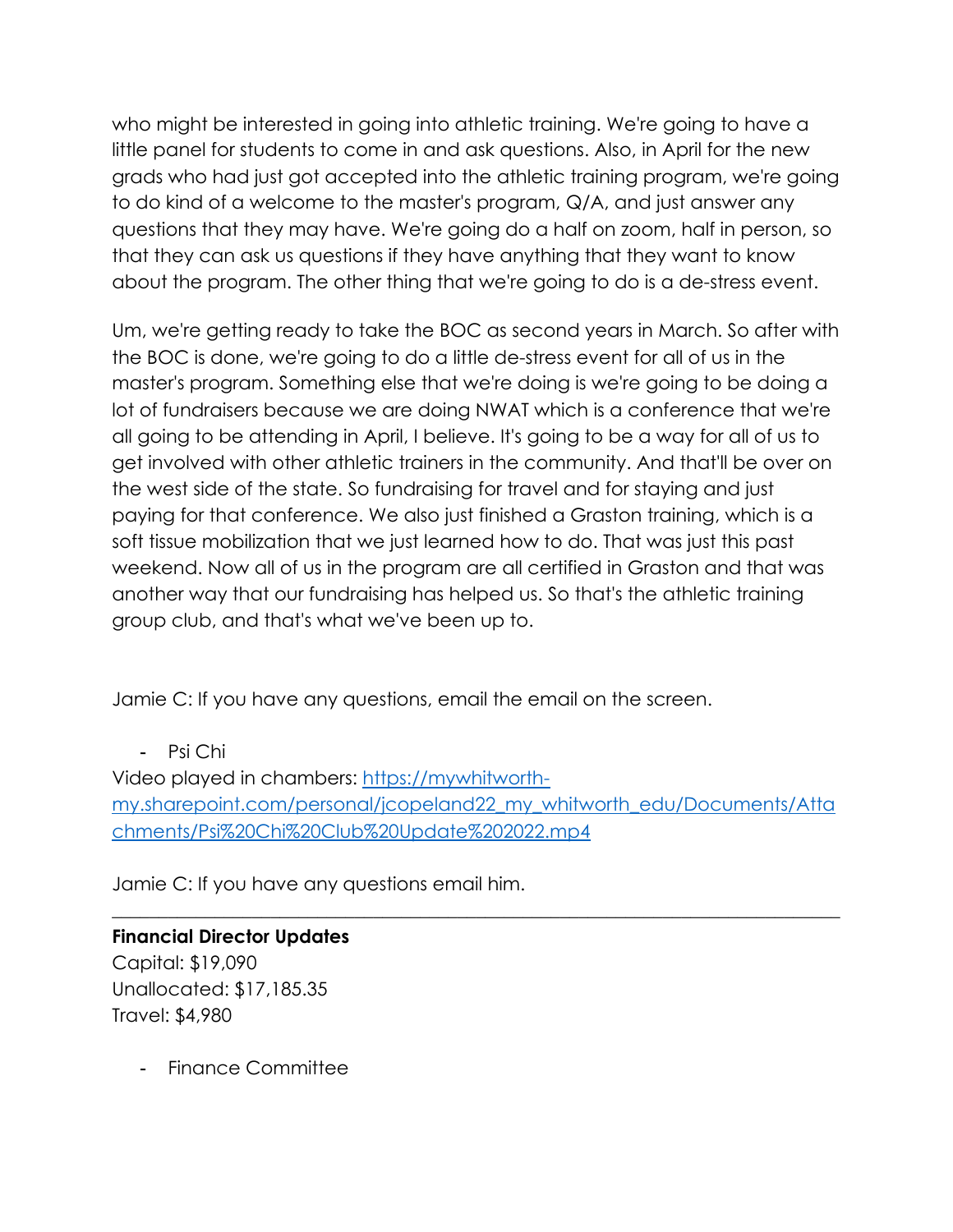Abby: Here are the current account totals as of 2/7. Quick shoutout to the finance committee in hopes someone wants to join. Some people dropped. If anyone could message me if interested that would be great.

Larkin: What days do you meet?

Abby: Wednesday from 3-4 but might change to keep existing members.

\_\_\_\_\_\_\_\_\_\_\_\_\_\_\_\_\_\_\_\_\_\_\_\_\_\_\_\_\_\_\_\_\_\_\_\_\_\_\_\_\_\_\_\_\_\_\_\_\_\_\_\_\_\_\_\_\_\_\_\_\_\_\_\_\_\_\_\_\_\_\_\_\_\_\_\_\_\_

Larkin: I can join let me know.

Rachel: Aidan too

#### **President Updates**

#### - Bylaw Changes

Rachel: It is so good to see you all again. Shoutout to all for coming to spring retreat. I am going to talk about bylaws and constitution changes. Last December we talked about changes to come regarding positions. The reasoning for this is nothing personal. We love everyone in these positions but looking at future enrollment numbers and budgets and inflation and we are trying to be proactive and cut positions to make room in the budget for other places on campus that we fund. We have had to underfund places this year and we want to equal it all out. This is the official write up. We are voting on both of these next week. Bylaws will be passed by the assembly and constitutional changes are voted by the assembly and the student body next week, so it is two votes. One will continue into future weeks, and one will be done. I am going to go over this. Most discussion will be next week so you can think and ask constituents what they think and bring suggestions and changes and next Wednesday will have the hard conversations. (Referring to PowerPoint) This is changes with the constitution. In organization structure section we are talking about the communication director. We decided and after asking others we decided to join the communication director with the PR/Marketing role. Bump up hours and the idea is to save money in that way. We are a big organization and want to size down a bit to be more efficient. This is hard because less jobs but there are others on campus. We added a phrase that would make sure communication director role would have a PR/Marketing side as well. We will send this out later. We are going to change the role of senator in the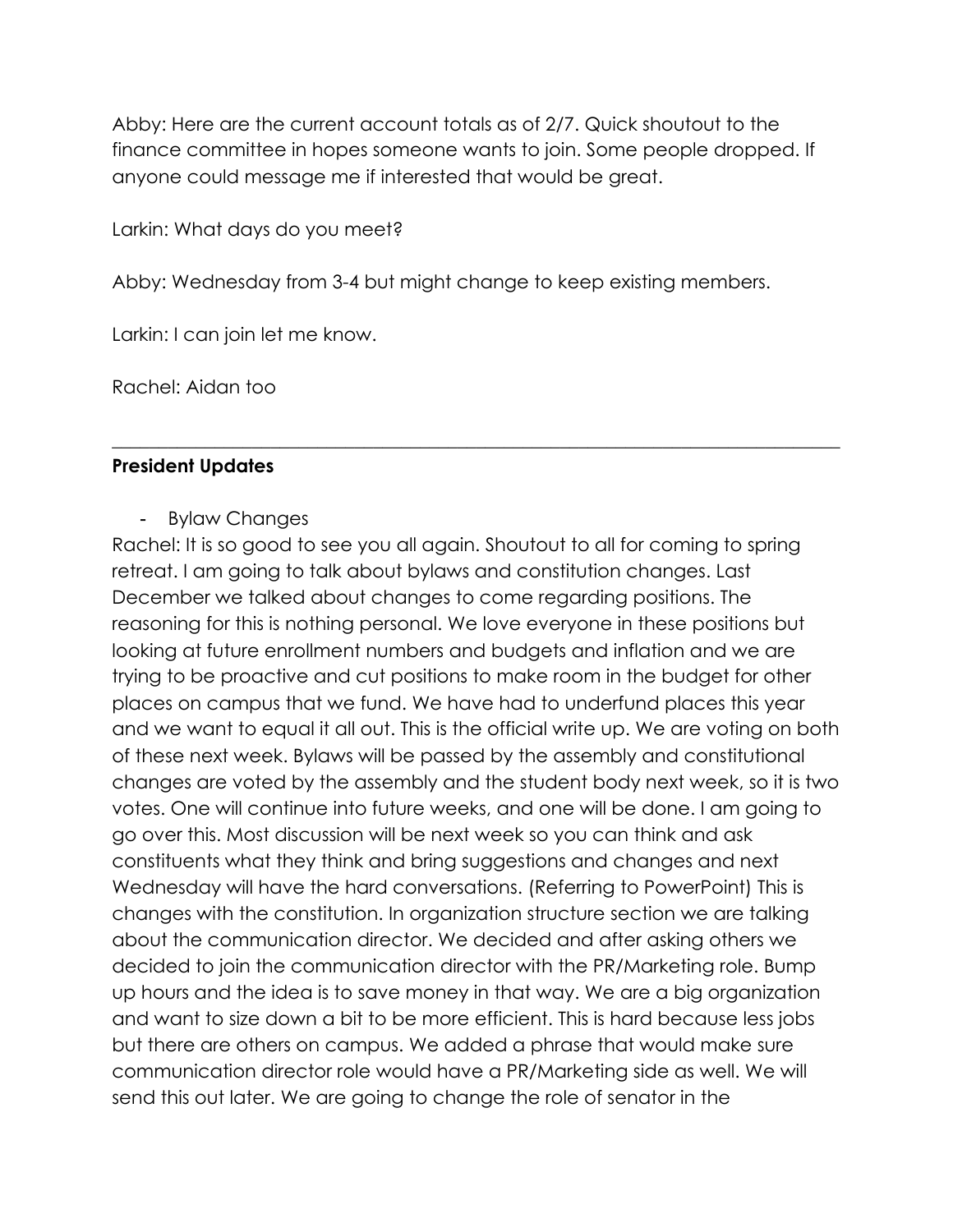neighborhood to rep and Stewart and the village are combining. Stewville has been in the past. These are small communities and combining efforts would make sense for us. This is last constitutional change. Neighborhoods is in the section about reps. These are constitutional changes to go to the student body. Now for bylaw changes. These will be done next week. There are three positions we propose to cut because budgets are tight. Its frustration but cutting outreach, pr marketing, and school spirit coordinator does not mean their jobs are inexistent. Outreach responsibilities would go to the VP and maybe an outreach committee. School spirit has amazing events that work well with the traditional events coordinator. Those are the only changes in bylaws. This shows the new system.

Abby: Here are the numbers and savings. This is what saves in our budget. This is why we think it's a good idea. Here are the changes and it describes how much we are paying and what it would look like after. This is estimated based on budget committee passing it, but we are bumping up communication directors' hours. Savings for each change is in bold. These are the 5 main ones. Total savings are 7% of current salaries budget. This doesn't take away everything but the money we are saving here, and bus passes being absorbed will give more money to intramurals and other things cut so they can function.

Rachel: I will take questions for clarification and the process right now.

Jason: Also, the importance of saving money in salaries is that it gives more money to clubs who will requisition for more funds. We always add clubs and last year very few clubs requisitioned because of rollover and little programming. Now they are using their money, so we are anticipating a sizable jump in requisitions for next year.

Abby: These numbers are based on current minimum wage, and it may go up too.

Christian: I am in full support of the decision of my position. If you have more questions on this transition for this semester and goals I have, my office hours are tomorrow and Friday. Let me if constituents have questions.

Kyle: When would it be effective?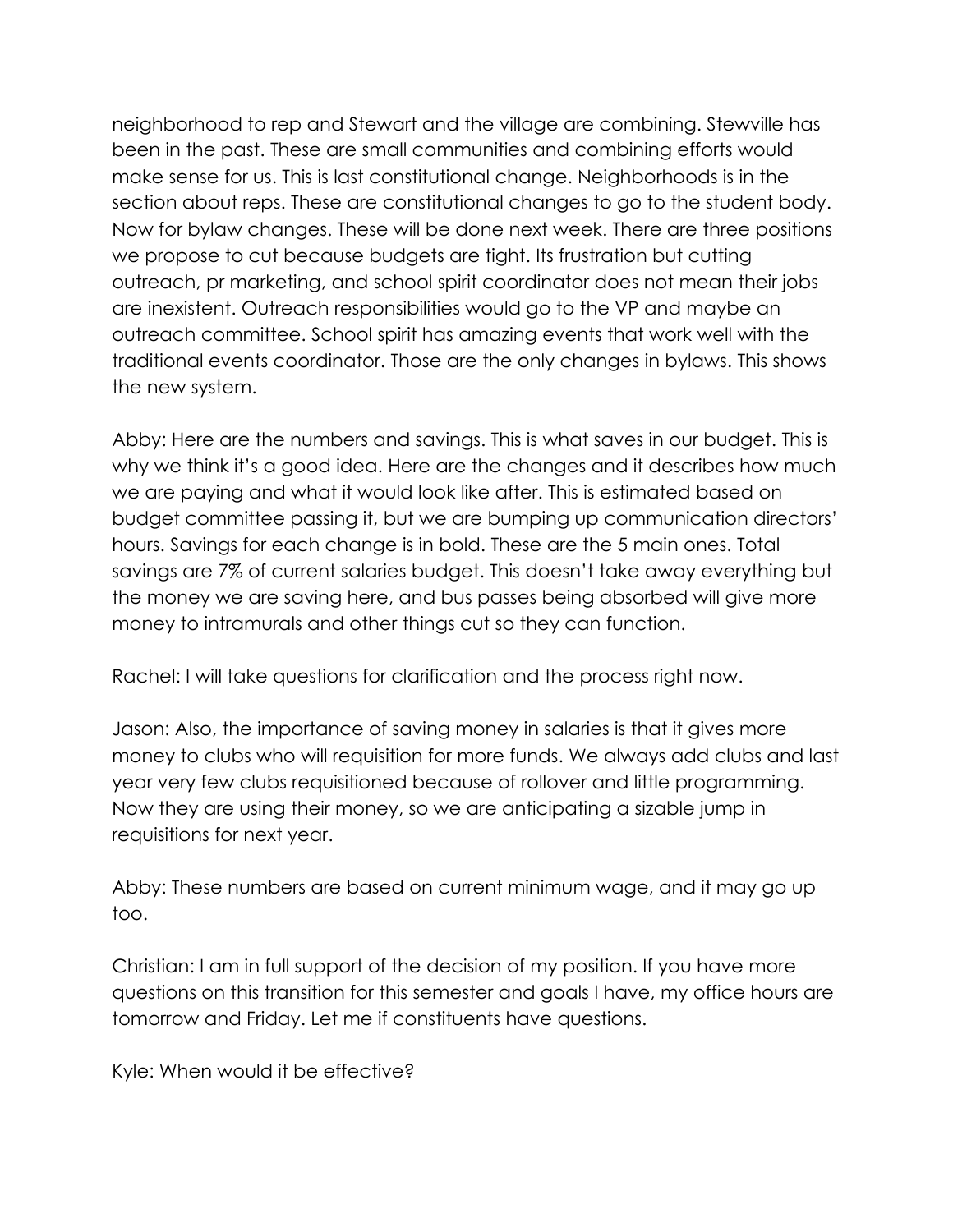Rachel: Next year 2022-2023. We have to pass this now because of the hiring timeline and election timeline.

Aeron: With my position being merged, if you have questions about my job, I have office hours on my door let me know.

Georgia: Would communication director be an exec still?

Rachel: Yes. Part of the reasoning is we want social media and marketing to be in the conversations with the execs.

Makayla: One position was removing school spirit, where is the effort reallocated?

Rachel: Traditional events. Jason absorbs other parts of school spirit as well.

- University Committee Updates

Rachel: I have heard if you were on committees last year and this year may look different with scheduling. If you know you can't make it to the committees let me know. I know Sienna is looking for a COVAC replacement. It is at Monday afternoons at 3pm once a month-ish. Does anyone want to join COVAC? Ill bug you later too. Aidan and Georgia can do it. We will talk later.

Aidan: If we are on a committee that we haven't gotten info about yet, what do we do. Its GCATS

Grant: It's the calendar committee for next year.

Rachel: It is probably a once-a-year thing I will check.

#### **Vice President Updates**

- CBS Standards Meetings

Chris: You need to meet with your AC and AAC to set standard CBS meeting to reacquaint with your halls and make sure that they know the guidelines. Make sure to print a sheet out if you need to from the print shop. Make sure it's done

 $\_$  , and the set of the set of the set of the set of the set of the set of the set of the set of the set of the set of the set of the set of the set of the set of the set of the set of the set of the set of the set of th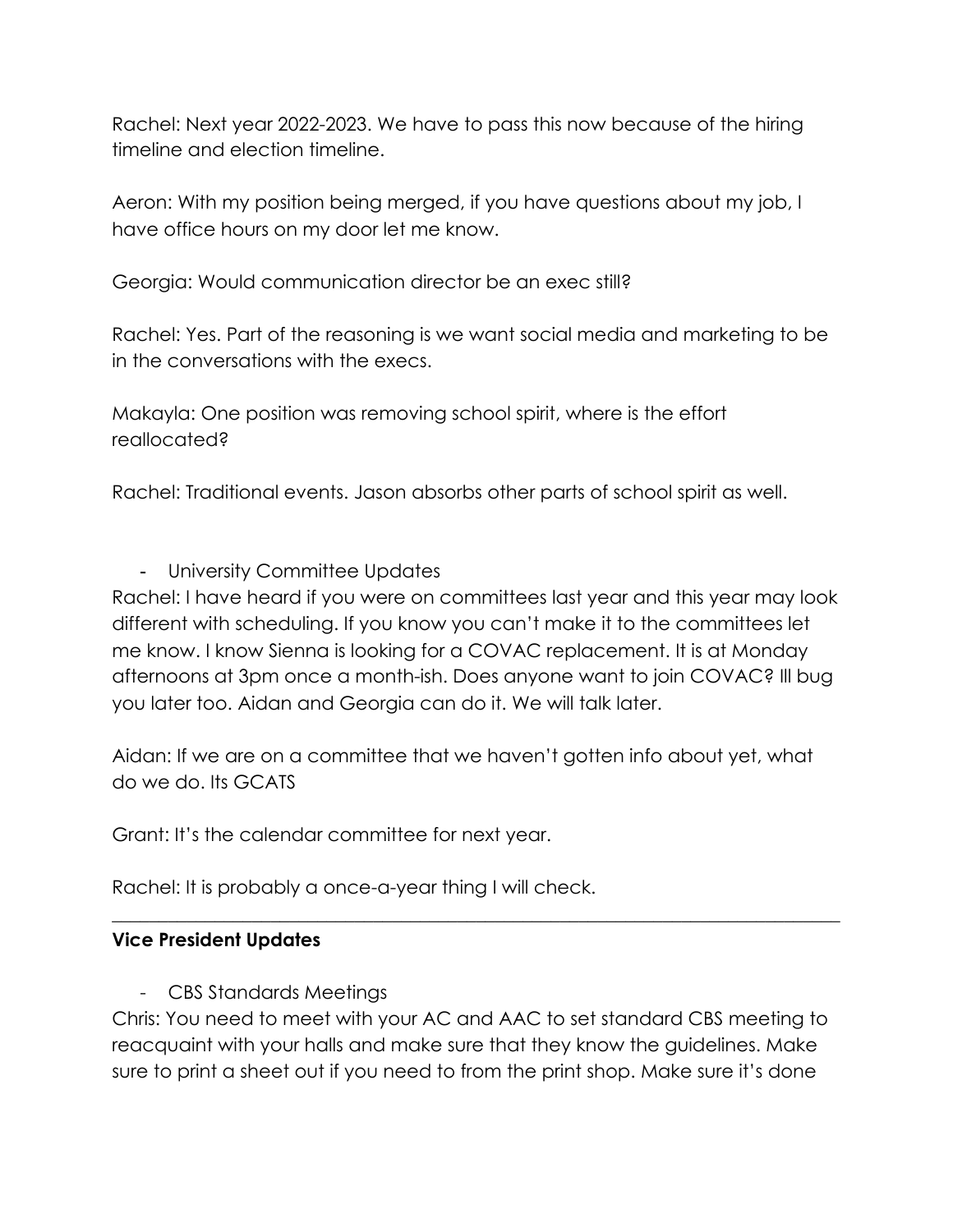by end of week. I will be sending out lots of email and don't want you to be overwhelmed. We will go over this in our 1:1's

# - Schedule 1:1's

Chris: I sent out a schedule. Some have schedule problems so let me know so I can send separate emails or work something out for next week. Also, schedule your 1:1s with Jason.

# - Office Hours

Chris: When you set your hours notify Jason and I where you'll be and what time in case we want to stop by and support you.

# - Meal Cards

Chris: We will provide meal cards to those, prioritized for off campus and neighborhoods, who came to the meeting today. They are for Sodexo to eat dinner with us as a team.

# - Student Highlight

Chris: Naomi is our student highlight this week. She decided to help us take our photo during spring retreat. Shoutout to her because we were not a very concise group.

Also, for clarification I am going through personal circumstances and won't be here March 2-6 and was invited to Faculty Development Day to talk about mental health but I want to extend my position and concern with Gregor so you can be in faculty development day to support students on campus if you want to. Notify me if you are interested to take my spot. Its March 4th. If you are interested let me know and ill extend the invitation.

\_\_\_\_\_\_\_\_\_\_\_\_\_\_\_\_\_\_\_\_\_\_\_\_\_\_\_\_\_\_\_\_\_\_\_\_\_\_\_\_\_\_\_\_\_\_\_\_\_\_\_\_\_\_\_\_\_\_\_\_\_\_\_\_\_\_\_\_\_\_\_\_\_\_\_\_\_\_

## **Past Events**

- Jan Term Trivia Night

Grace: Trivia Night went really well. It was a more lowkey night, especially considering that it was Jan Term and not everyone was here, or people were quarantined. We had about 60 people in attendance, with some good prizes, and I was told that the night was really fun.

Chris: Jason said you used a great website.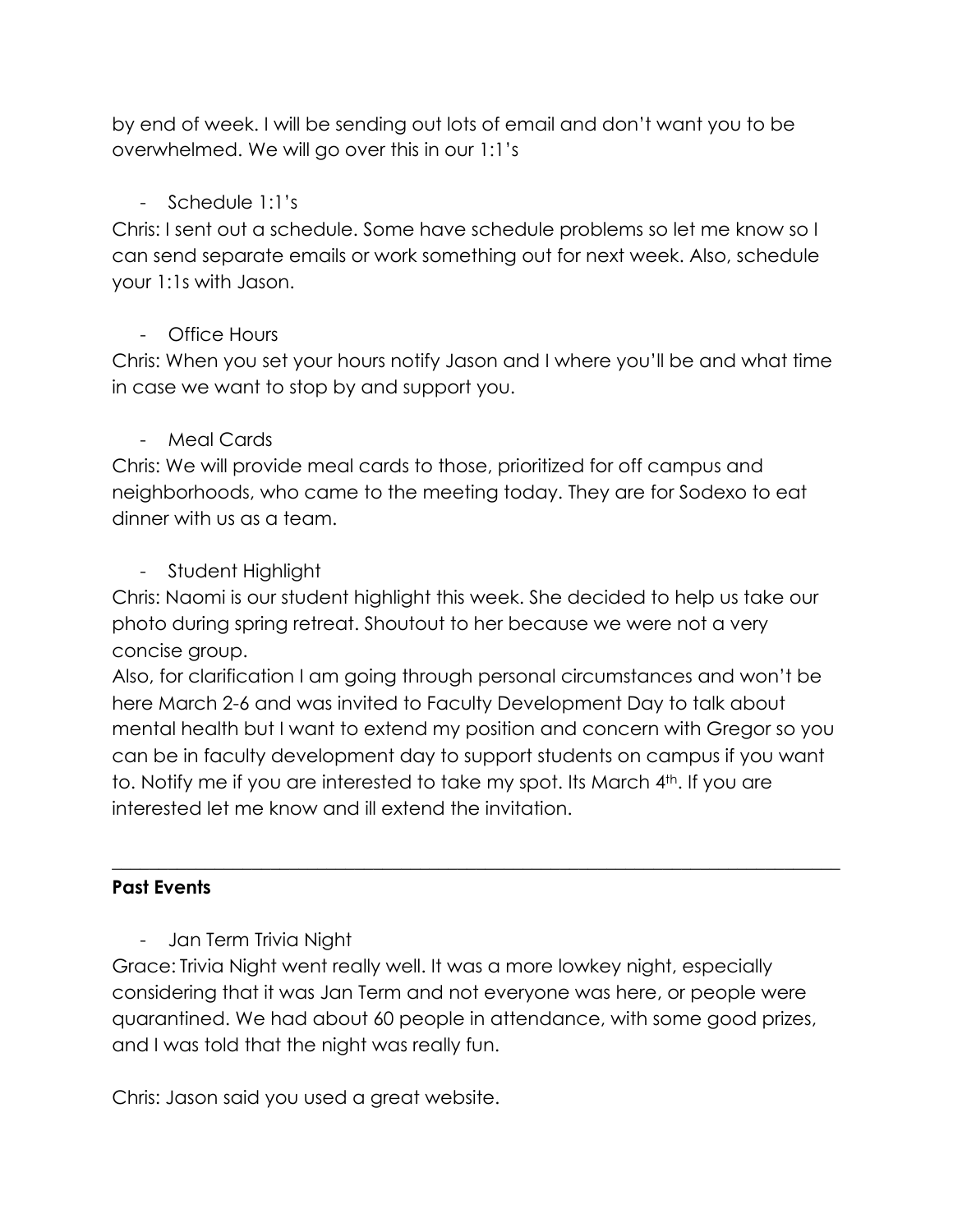Grace: The website is called Crowdpur.

Makayla: What is it?

Grace: Kahoot is like it. It worked better than Kahoot.

## **Upcoming Events:**

- Comedy Magician Derek Hughes

Hannah: It is next Thursday February 17<sup>th</sup> at 7:30pm in the HUB MPR. Derek Hughes is coming to perform. He was a finalist for AGT. I will need 3 people to set up and take down for this.

 $\_$  , and the set of the set of the set of the set of the set of the set of the set of the set of the set of the set of the set of the set of the set of the set of the set of the set of the set of the set of the set of th

- BSU Harlem Renaissance

Chris: BSU is holding our gala event called BSU Harlem Renaissance. We are catering food by feast world kitchen to partner with more perspectives with cuisine in African and Black heritage. Its Friday February 25th from 6-8pm in the HUB MPR. I don't know if we need help because BSU will be there, but we will reach out if we need support. Mostly help with advertising but Aeron is helping with that. Everyone is invited.

\_\_\_\_\_\_\_\_\_\_\_\_\_\_\_\_\_\_\_\_\_\_\_\_\_\_\_\_\_\_\_\_\_\_\_\_\_\_\_\_\_\_\_\_\_\_\_\_\_\_\_\_\_\_\_\_\_\_\_\_\_\_\_\_\_\_\_\_\_\_\_\_\_\_\_\_

## **Constituency Reports**

#### **McMillan:**

Hans: We are doing good. In Jan term our washing machine broke again. Jan term was dead and covid wreaked havoc so most of us were in quarantine or another country. Not the same as last year but fun. We are having milk and cookies tonight. Events are coming up and we are hoping to kick off mac combat soon. Sweatshirts will happen one of these days. Fun to see people back.

Chris: When is mac combat?

Hans: Probably late march or early April. It will be a campus wide event.

#### **Stewart**: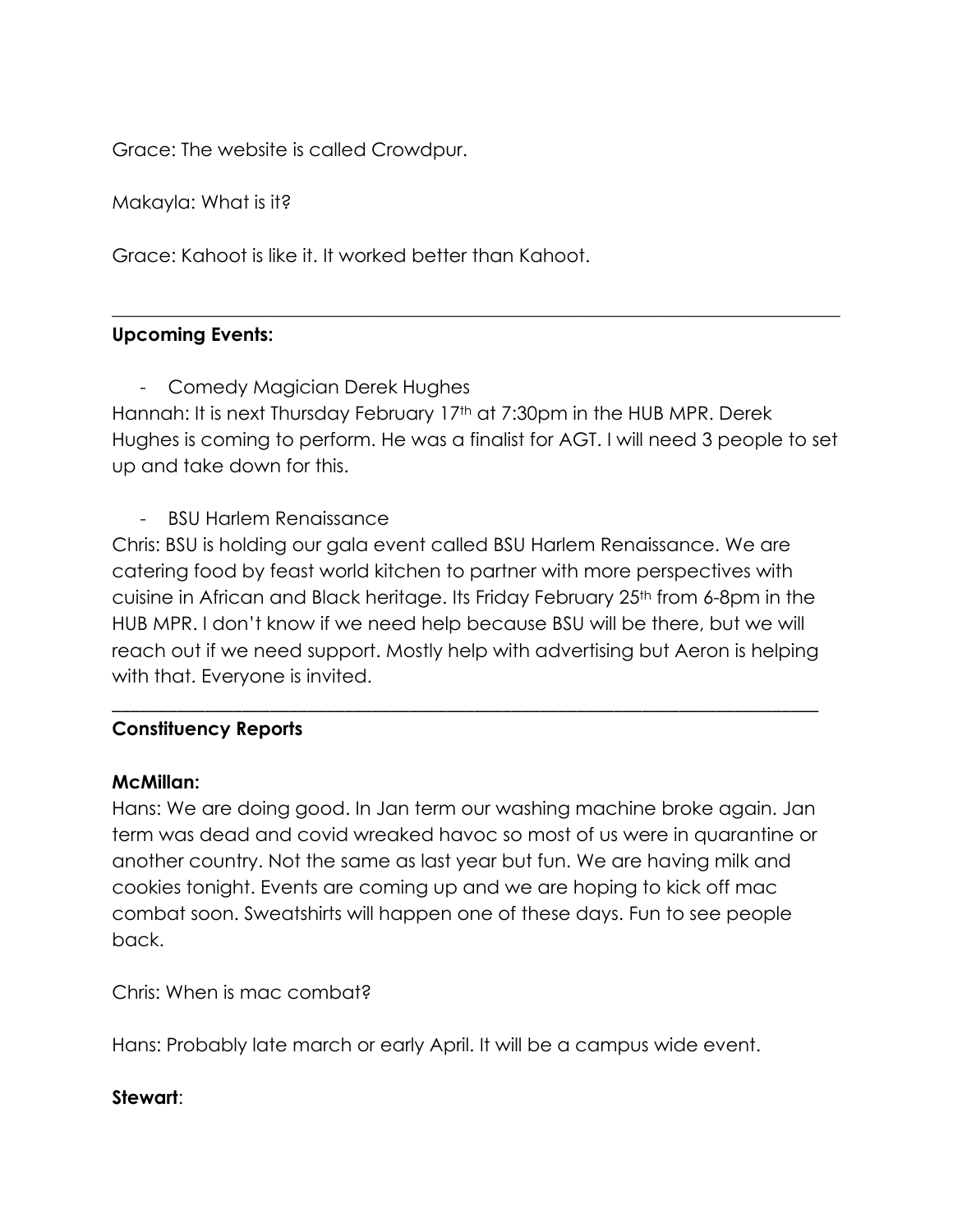Rebecca: We are doing pretty good. We lost a lot of people. The guy's floor is very small and female floor is ¾ of what it was. We are still energized and have new motivations and coming back with high energy and low talking.

## **Baldwin-Jenkins**:

Kyle: BJ has been a time. Jan term was a chill time until we came across a travesty the first week. A crime happened between 1-3am; our beloved ping pong table is gone. Not gone but destroyed. Someone body slammed it and it got destroyed. We can't have nice things. It was brand new. With that being said I had my CBS meeting Tuesday night and we had 18 people out of 100 people there. It was a time. BJ will rise again.

## **Incoming Student Reps**:

Elisa: From talking to constituents, people were excited to comeback but still exhausted from working hard all of fall and Jan term. Excited to see friends but there are some still struggling to build community. Michelle and I are going to try and throw a good event for incoming students to get to know each other.

Michelle: Some are stressing over waitlists in classes and planning 4-year plans.

#### **Off Campus:**

Reeshika: I am sending newsletters this Friday. Most of the people were gone for Jan term but excited to be back. I will have an event in March so stay tuned.

#### **The Village:**

Absent

#### **Warren:**

Logan: We have been good. We are getting back into classes. Constituents still are stressed with course loads. Other than that, Jan term was rough with quarantine. We have lots of new incoming students this semester. There are new people in the lounges. I had my CBS meeting yesterday and we had a few problems with laundry and kitchen etiquette and quiet hours are now 11pm every night for bad grades. Sweatshirts are fly not gonna lie.

## **International Students:**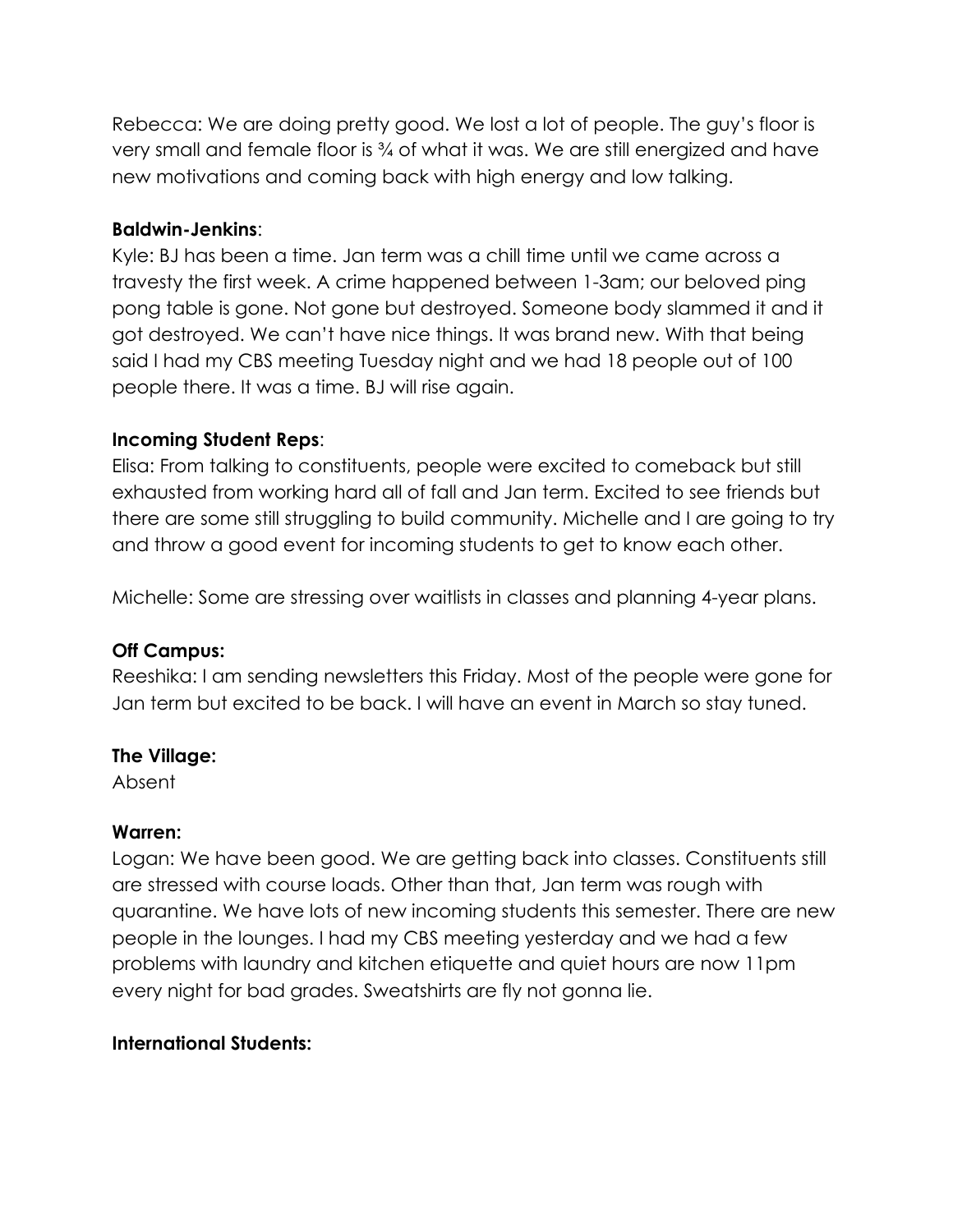Michael: International students are doing great. During Jan term some went to other countries and returned but most people stayed here and got covid. This semester we have two new exchange students from France and Austria.

## **Neighborhoods:**

Payton: Things are well. Lots of people are returning from Jan term and getting settled in. I am still getting to know everyone.

## **Ballard:**

Katelynn: We are doing great. There is so much community. If you are looking for a quiet girl's dorm, it's not that. They don't leave. It's been great and nice to see people getting out and interacting in hallways. Last year it didn't happen much. People aren't as tired as in Jan term. Lots of energy and talking at 2am. It's been great. I had my CBS meeting Friday. Our washer and dryers are terrible. I don't know if I can do anything.

## **Boppell:**

Jamie G: It has low key lately. The semester started up and Jan term was quiet. Students went home. One constituent thinks Boppell 3<sup>rd</sup> floor study room needs a whiteboard, and it will help with homework.

## **Duvall:**

Larkin: We are doing good. It was quiet in Jan term. Lots of quarantine and covid. We have a new RA he is very sweet. There are new residents as well and they are interacting in primetimes. I had my CBS meeting with 5 people showing up and nothing changed. I hopefully will order new vacuums because they just push around dust and don't work. Everyone is complaining about vacuums and the microwave. Other than that, ready for spring.

#### **Oliver:**

Grace: Oliver has been doing really great. I sent out my survey for the month of February and my residents are doing really great. They are looking forward to classes, and I think the break was really refreshing. I have some small monthly events I'm planning with the RA's which will be exciting to build community through. I also added some more interactive activities and prizes through my newsletters which my residents are very excited about. I had my CBS meeting last night which went well with a lot of engagement. And lastly, some exciting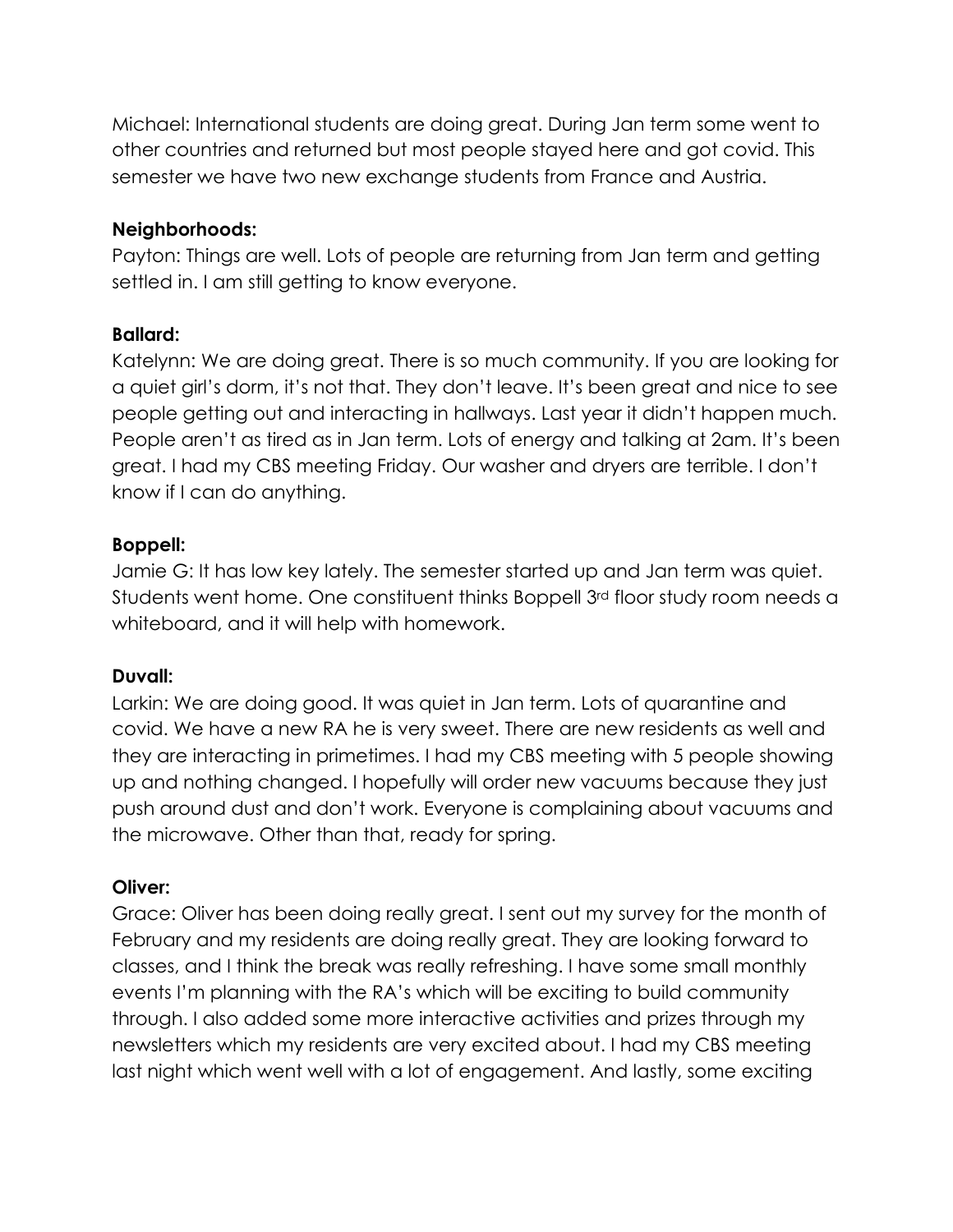news, I might have found someone who wants to run for Oliver Senator for next year.

### **Arend**:

Samie: Arend has been good. Over Jan term and the past week, it has been energetic and lots of community in the lounges. Several constituents say they are stressed for the semester, and I plan to plan something to destress.

 $\_$  , and the set of the set of the set of the set of the set of the set of the set of the set of the set of the set of the set of the set of the set of the set of the set of the set of the set of the set of the set of th

## **Campus Vibes**

Logan: The super bowl is this weekend which is exciting. Warren is having a watching party with food and a potluck. You can come.

Jenna: I have two things. One is an upcoming event called interfaith dialogue. It is a super big deal for campus ministry. I have been working with neighborly faith with Christian and Muslims and how to have deep relationships. It is less of a pluralistic type thing but how do you recognize the differences in thinking and talking about that at a deep level. Christian and Muslim scholars are coming. The main event will be Friday Feb 25tn at 7pm in the RTT. Lots of pizza. Invite everyone. Second thing, intramurals sign up closes tonight. Get a team if you want to play against my floor hockey team.

Rachel: From Tristy: she wanted to let you know about the EAC event coming with Emmaus and maybe BSU. Randy Woodley is a scholar and indigenous tribe member speaking on March 1st from 5-7pm. Tristy will keep us updated to promote.

Aidan: Next week please post the projects for One Pine Day especially the senior class gift. Donate to which ones you think are cool because some are worried about lack of funding in projects

Makayla: As ASWU can we promote specific projects? Can we say I am donating to certain ones?

Rachel: Yes.

Georgia: Pull up your calendars. I will wait for Logan. Friday February 18th, we have a Walker D Plank retirement party ceremony at halftime of the men's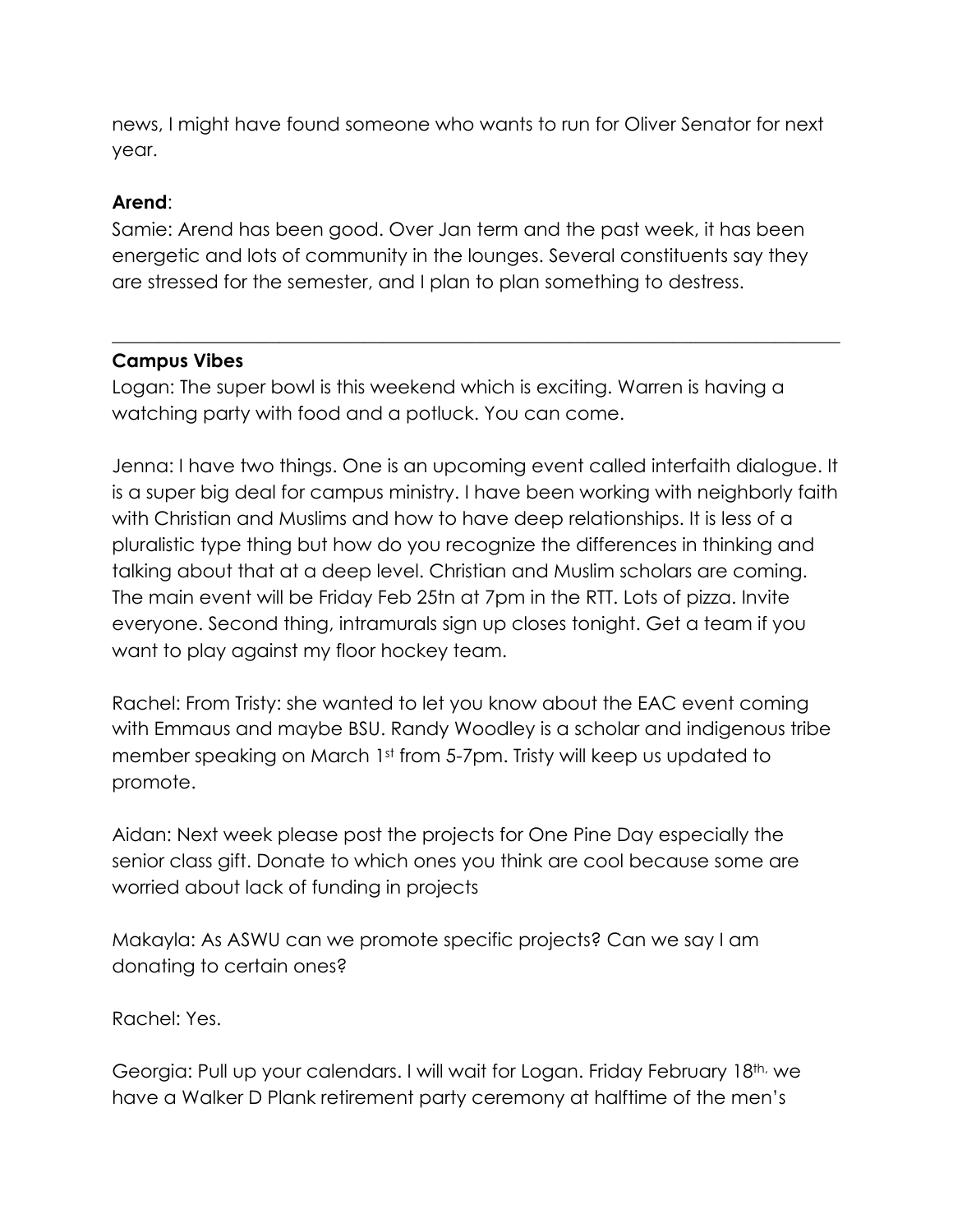basketball game at 8pm on Friday the 18th. Please come and tell your constituents to come because there will be huge ceremony super cool, and we have been working on it for a long time. If you can make it great if you might be dead to me. It is during halftime at the game so about an hour in. We will talk about people to work next week. Even if you can't work, come. Bring your mom and dog I don't care.

Katelynn: I have a question. Who is in charge of the inclusivity talk? Someone from the newspaper was asking.

Chris: I am trying to put it on. Eastern isn't going to attend so I am figuring it out.

Katelynn: Maggie was going to do a story on it.

Annaclare: That is yearbook

Katelynn: I was supposed to find out who was leading it.

Jason: Feb 22<sup>nd</sup> is the next Sophomore spotlight event focused on destressing and topics about destressing with help from the counseling center. Sophomore spotlights are bigfoot themed so they can make their own bigfoot stuffed animal. If there are leftovers, we may be able to hook people up but for sophomores please come at 7pm in the MPR. Other thing I want to mention is we are hearing lots of concerns about mental health and talking a lot about it. If you are hearing things and people are talking, tell them to talk to a professional staff member. Some are hearing from pod mates or house mates but the correct info needs to go to a professional staff member so we can help. We have had issues before spring and some issues this semester. We are trying our best. A lot of us in student life are talking about this and trying to do a mental health awareness month in March with other departments. More info to come. It is something we are aware of and trying our best to solve.

Jamie F: Last weekend I was hanging out with constituents, and they asked if there was an event list for this spring so they can see what is to come.

Rachel: Last year we had an A frame with dates, and we will have these once dates are solidified. Go to our Instagram.